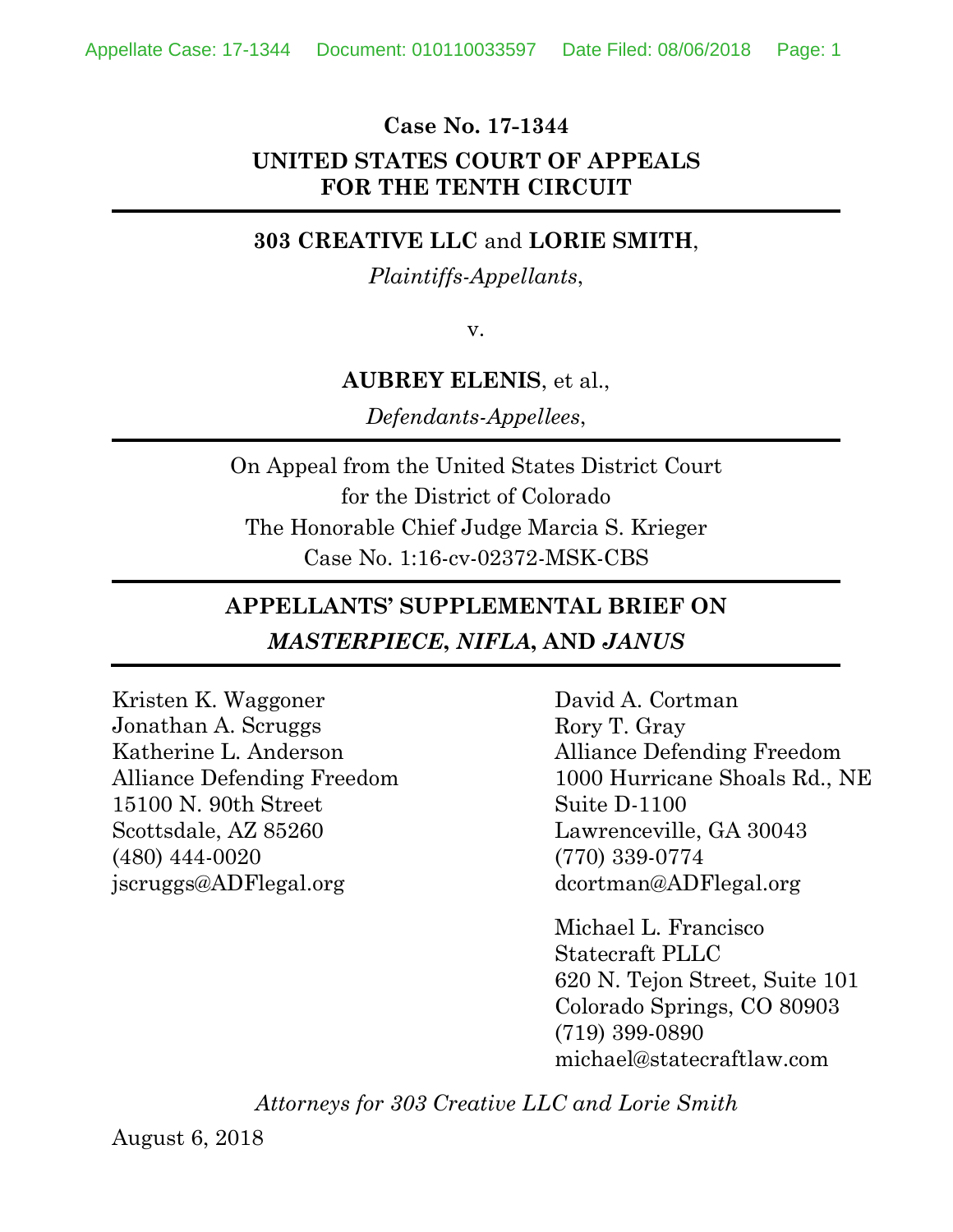# **Table of Contents**

| Ι.   | This Court has jurisdiction to hear Lorie's preliminary-                                                                      |  |
|------|-------------------------------------------------------------------------------------------------------------------------------|--|
| II.  | As recent Supreme Court decisions affirm, Colorado violates<br>the Free Speech Clause because it compels Lorie's speech       |  |
| III. | As recent Supreme Court decisions also affirm, Colorado<br>violates the Free Speech Clause because it bans Lorie's speech     |  |
| IV.  | As recent Supreme Court decisions further affirm, Colorado<br>violates the Equal Protection Clause because it targets Lorie's |  |
|      |                                                                                                                               |  |
|      |                                                                                                                               |  |
|      |                                                                                                                               |  |
|      |                                                                                                                               |  |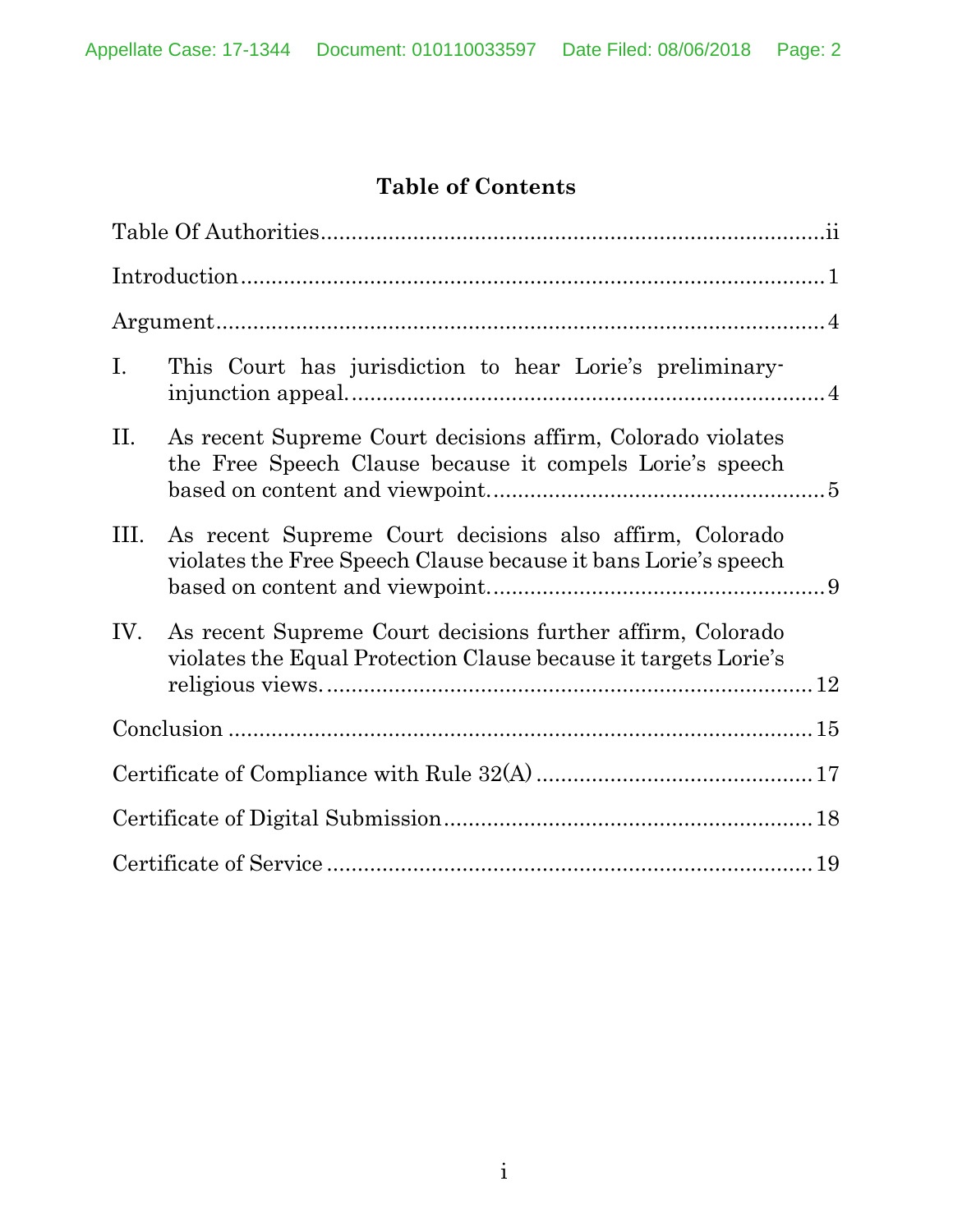## **Table Of Authorities**

## *Cases*

| Colorado Christian University v. Weaver,                                                                |
|---------------------------------------------------------------------------------------------------------|
| Flood v. ClearOne Communications, Inc.,                                                                 |
| Hurley v. Irish-American Gay, Lesbian and Bisexual Group of Boston,                                     |
| Janus v. American Federation of State, County, & Municipal<br><i>Employees, Council 31,</i>             |
| Masterpiece Cakeshop, Ltd. v. Colorado Civil Rights Commission,                                         |
| National Institute of Family & Life Advocates v. Becerra,                                               |
| Reed v. Town of Gilbert,                                                                                |
| Petrella v. Brownback,                                                                                  |
| West Virginia State Board of Education v. Barnette,                                                     |
| <b>Other Authorities</b>                                                                                |
| Autumn Scardina v. Masterpiece Cakeshop Inc.,<br>Charge No. CP2018011310 (Colo. Civil Rights Commission |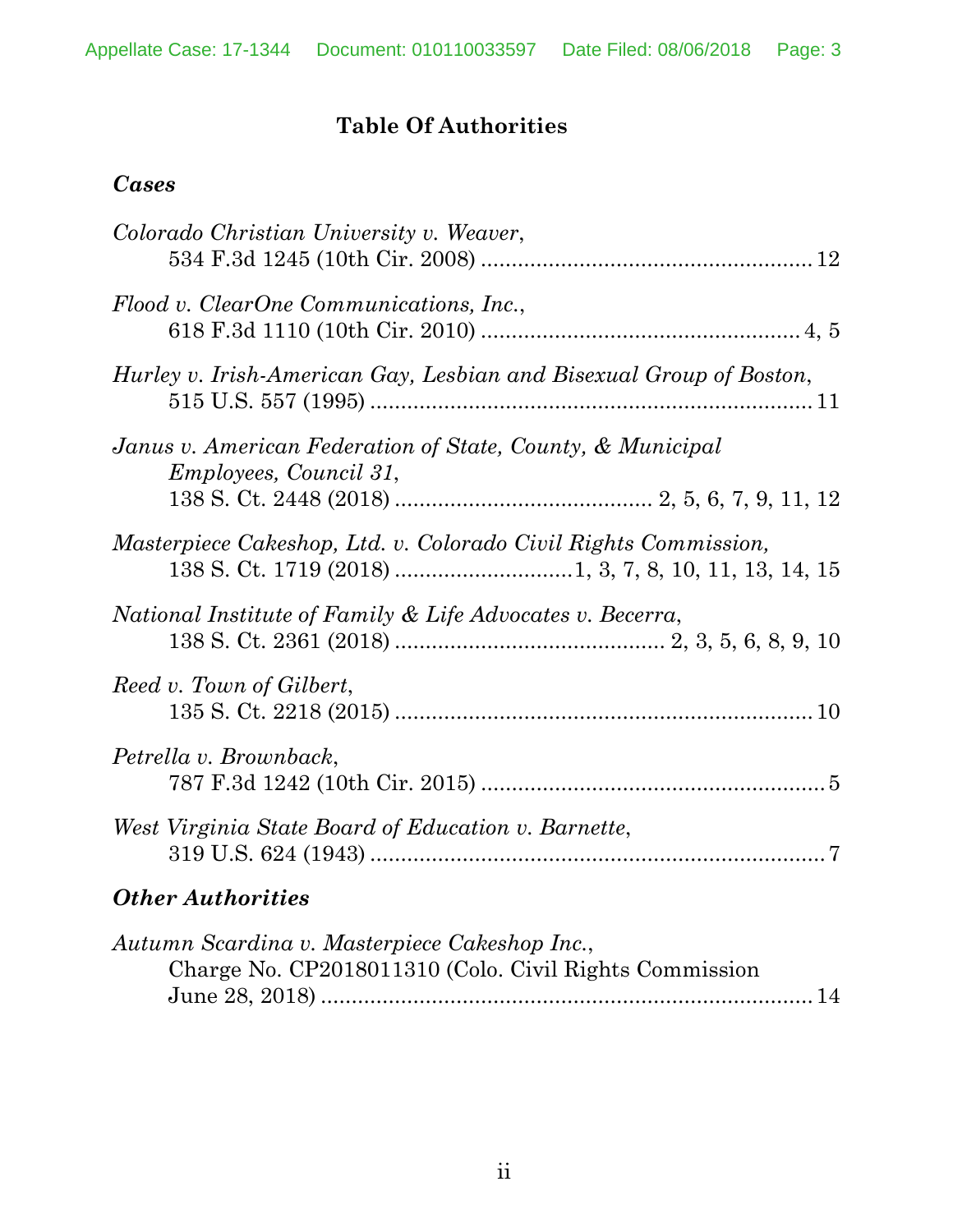### **Introduction**

As Colorado interprets it, the Colorado Anti-Discrimination Act  $("CADA")$  forces web designer Lorie Smith<sup>1</sup> to create websites she opposes, bans a statement Lorie wants to post on her website indicating what she can and cannot create, and treats her differently than secular business owners who decline to create speech they oppose.2 When Lorie challenged this, the district court dismissed Lorie's compelled-speech claims based on standing, and it denied her motions for a preliminary injunction and summary judgment. The court then stayed her challenge to the provision banning her website statement until the Supreme Court decided *Masterpiece Cakeshop, Ltd. v. Colorado Civil Rights Commission,* 138 S. Ct. 1719 (2018). This appeal followed.

The Supreme Court's recent opinions in *Masterpiece* and two other compelled-speech cases have strengthened Lorie's arguments. This Court should consider Lorie's preliminary-injunction appeal and rule in her favor for four reasons.

First, this Court has jurisdiction to decide the preliminaryinjunction appeal because the district court denied Lorie's request for a preliminary injunction and has not issued a final judgment. Although the

l

<sup>&</sup>lt;sup>1</sup> In this brief, "Lorie Smith" and "Lorie" refer to both plaintiffs.

<sup>2</sup> According to Colorado, if Lorie creates websites celebrating opposite-sex marriage, she must also create websites celebrating same-sex marriage even though the latter violates her religious beliefs about marriage. *See* Appellants' Opening Br. 30-42, Doc. No. 01019917829.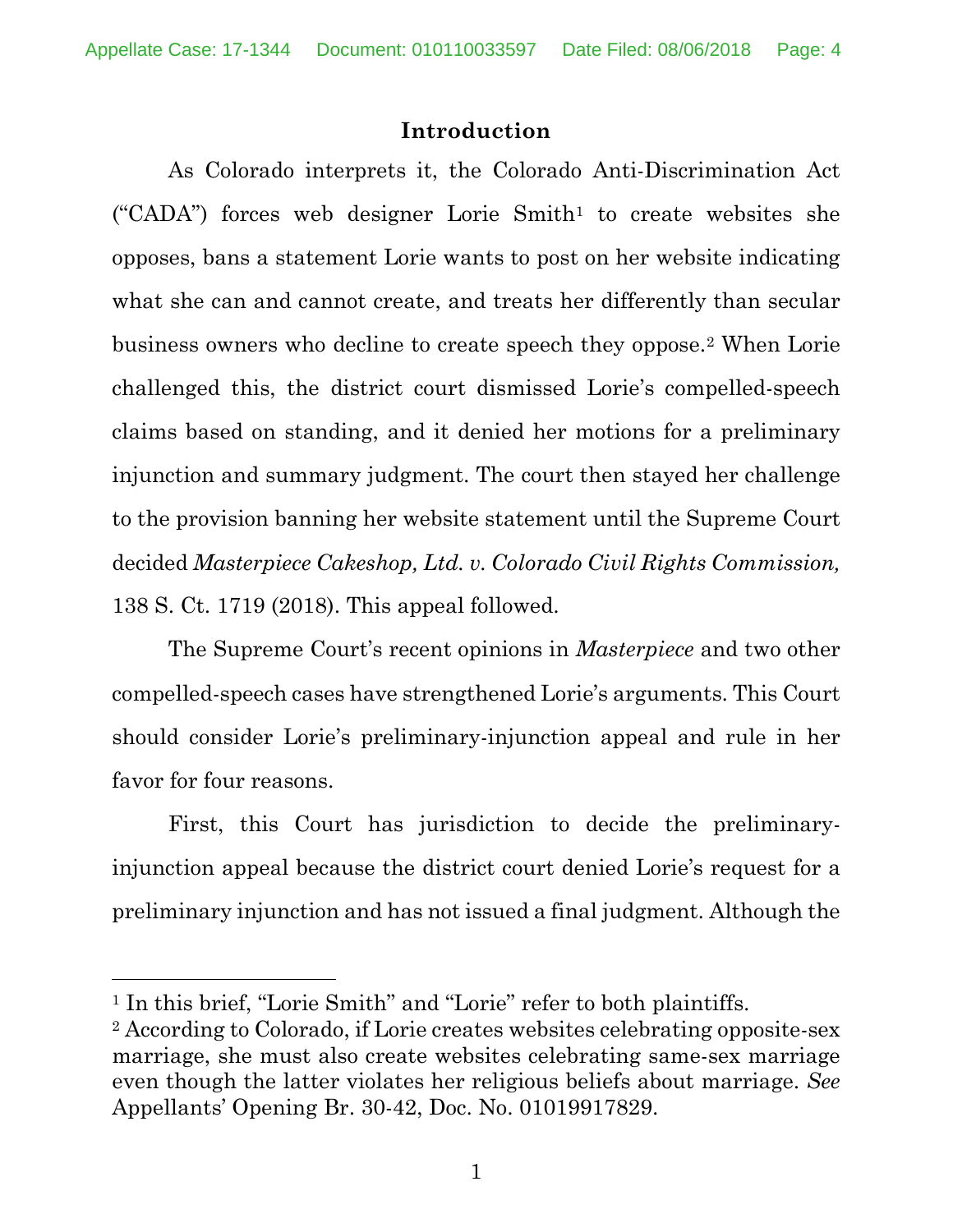district court has begun to move toward a final ruling since *Masterpiece*, no one knows when that ruling will come, and Lorie is suffering ongoing and irreparable harm in the meantime.

Second, this Court should grant Lorie a preliminary injunction because Colorado is compelling her speech based on its content and viewpoint. By forcing Lorie to create and publish websites with content to which she objects, Colorado necessarily "alter[s] the content of [her desired] speech," triggering strict scrutiny. *Nat'l Inst. of Family & Life Advocates v. Becerra* (*NIFLA*), 138 S. Ct. 2361, 2371 (2018) (citation omitted). Nor can Colorado create exceptions to this rule—that it can compel speech either through a generally applicable law or if it does not force speakers to "endorse" any particular message. Appellees' Br. 37-42, Doc. No. 01019939442. *NIFLA* criticized creating new speech exceptions, and it prohibited the government from compelling pro-life speakers to convey messages about abortion no one would think they endorsed. This Court should not endorse Colorado's new exceptions as excuses for government-compelled speech. *See Janus v. Am. Fed'n of State, Cty., & Mun. Emps., Council 31*, 138 S. Ct. 2448, 2464 (2018) (noting that compelled speech violations always cause "damage").

Third, this Court should rule for Lorie because Colorado is restricting her speech based on its content and viewpoint. By banning Lorie's website statement because of what it "tells potential customers," Appellees' Br. 42, Colorado restricts that statement based on its

2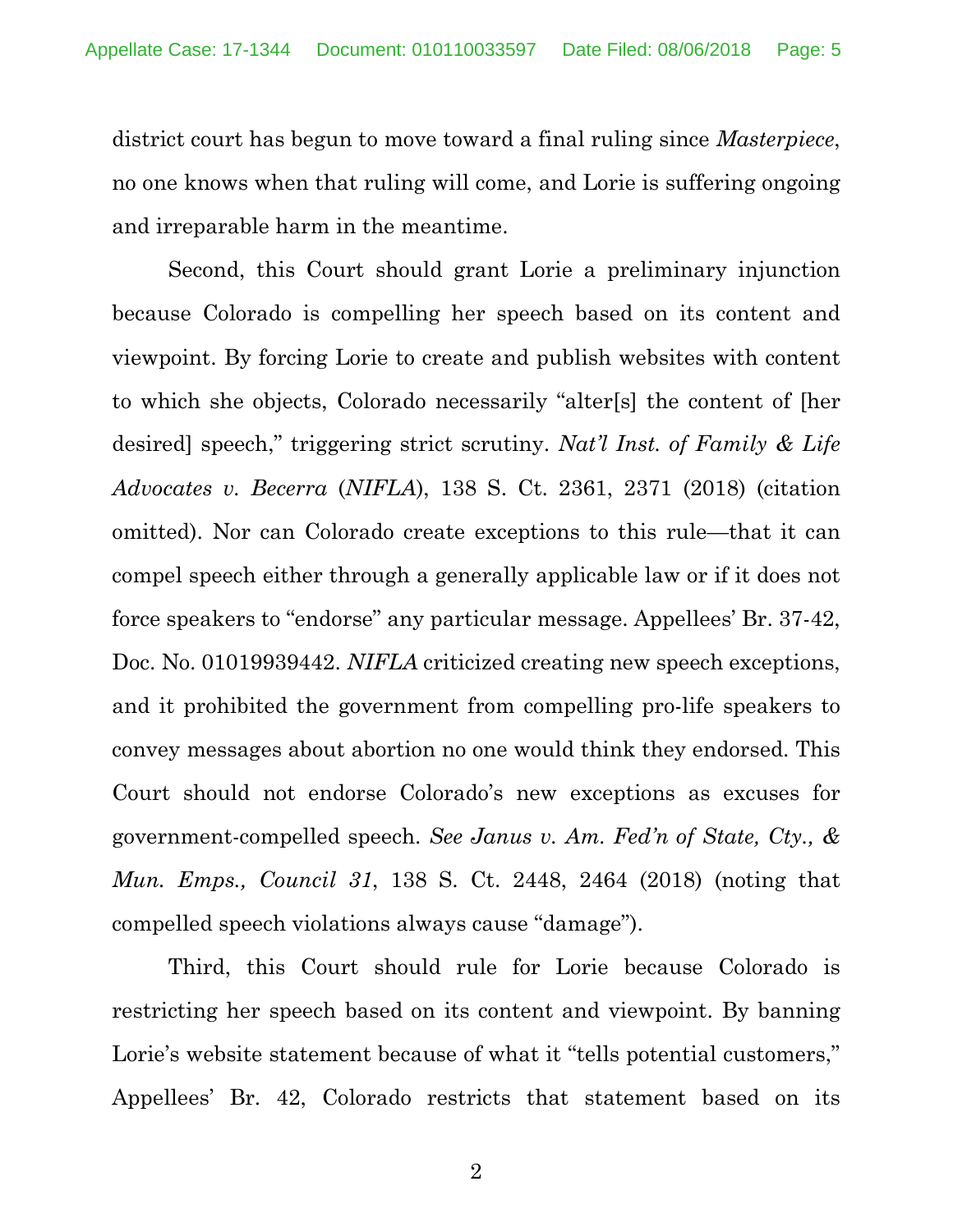"communicative content," triggering strict scrutiny. *NIFLA*, 138 S. Ct. at 2371 (citation omitted). To be sure, Colorado views this statement as mere "conduct." Appellee's Br. 17, 42. But choosing what website content to create is not simply conduct; it's protected speech—Lorie's editorial judgment to choose what she can and cannot say. Because Lorie can decline to create websites, Colorado cannot ban speech from saying so.

Fourth, this Court should rule for Lorie because Colorado is treating her speech and beliefs differently than those of secular business owners. As *Masterpiece* teaches, the government cannot act with "hostil[ity] to the religious beliefs of [its] citizens." 138 S. Ct. at 1731. But here, the same state is applying the same law to target a person holding the same religious beliefs and is reciting the same rhetoric *Masterpiece* condemns—calling Lorie's beliefs "offensive" and "discriminat[ory]," Appellee's Br. 16, 42, 45-46. Yet Colorado does not condemn secular views and allows secular speakers (the three bakers mentioned in *Masterpiece*) to escape punishment when they decline to speak certain messages. This inconsistency proves the disparate treatment that the Equal Protection Clause forbids.

In sum, Colorado is not protecting the right of its citizens to express and live according to "the principles that are so fulfilling and so central to their lives and faith." *Masterpiece*, 138 S. Ct. at 1727 (citation omitted). This Court should ensure that Lorie is free to express and live consistently with her beliefs while this case proceeds.

3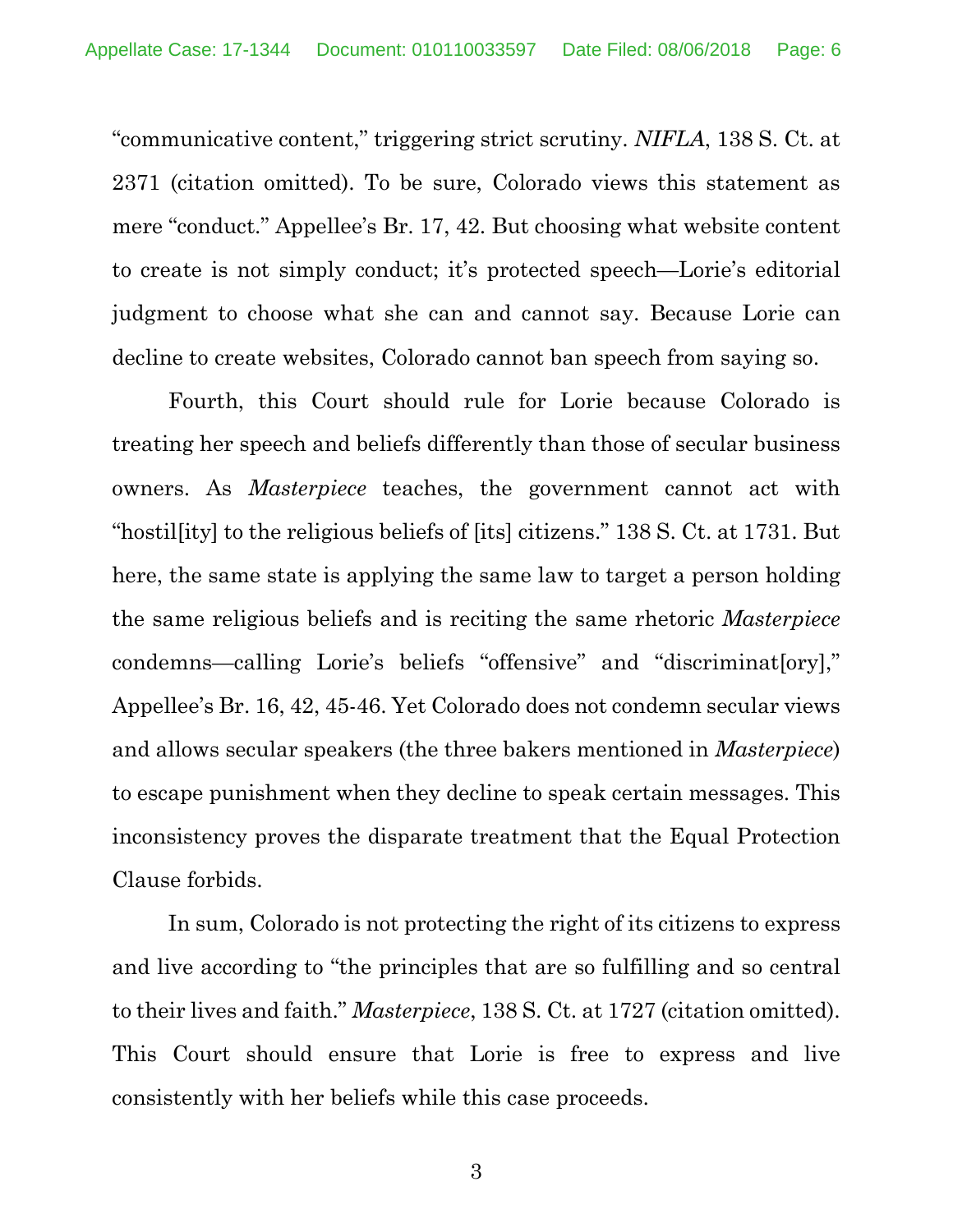#### **Argument**

## **I. This Court has jurisdiction to hear Lorie's preliminaryinjunction appeal.**

When Lorie filed this appeal, she stood in limbo. Colorado was continuously violating her First Amendment rights, but she had no recourse for at that time 13 months and counting. After dismissing some of her claims and denying her preliminary-injunction and summaryjudgment motions, the district court stayed Lorie's case until the Supreme Court decided *Masterpiece*. Lorie has now suffered 22 months with no relief.

Because of this case's unusual procedural posture, Lorie appealed all three district-court rulings. Notice of Appeal, ECF No. 53. And at the time, there was no doubt this Court had jurisdiction over all three. *See*  Pls.-Appellants' Resp. to Defs.-Appellees' Mot. to Dismiss for Lack of Appellate Jurisdiction Pursuant to 10th Cir. R. 27.3(A)(1)(a), Doc. No. 01019889796; Appellants' Opening Br. 17-29. But in the last two months, the Supreme Court decided *Masterpiece*, and the district court ordered supplemental briefing to decide the dispositive motions before it. Because the district court is now proceeding toward a final judgment, Lorie no longer appeals the denial of her summary judgment motion.

Yet Lorie still suffers irreparable harm because the district court expressly and effectively denied her preliminary-injunction motion. *See id.* And this Court still has jurisdiction over that appeal. *Flood v. ClearOne Commc'ns, Inc.*, 618 F.3d 1110, 1116 (10th Cir. 2010) (until "the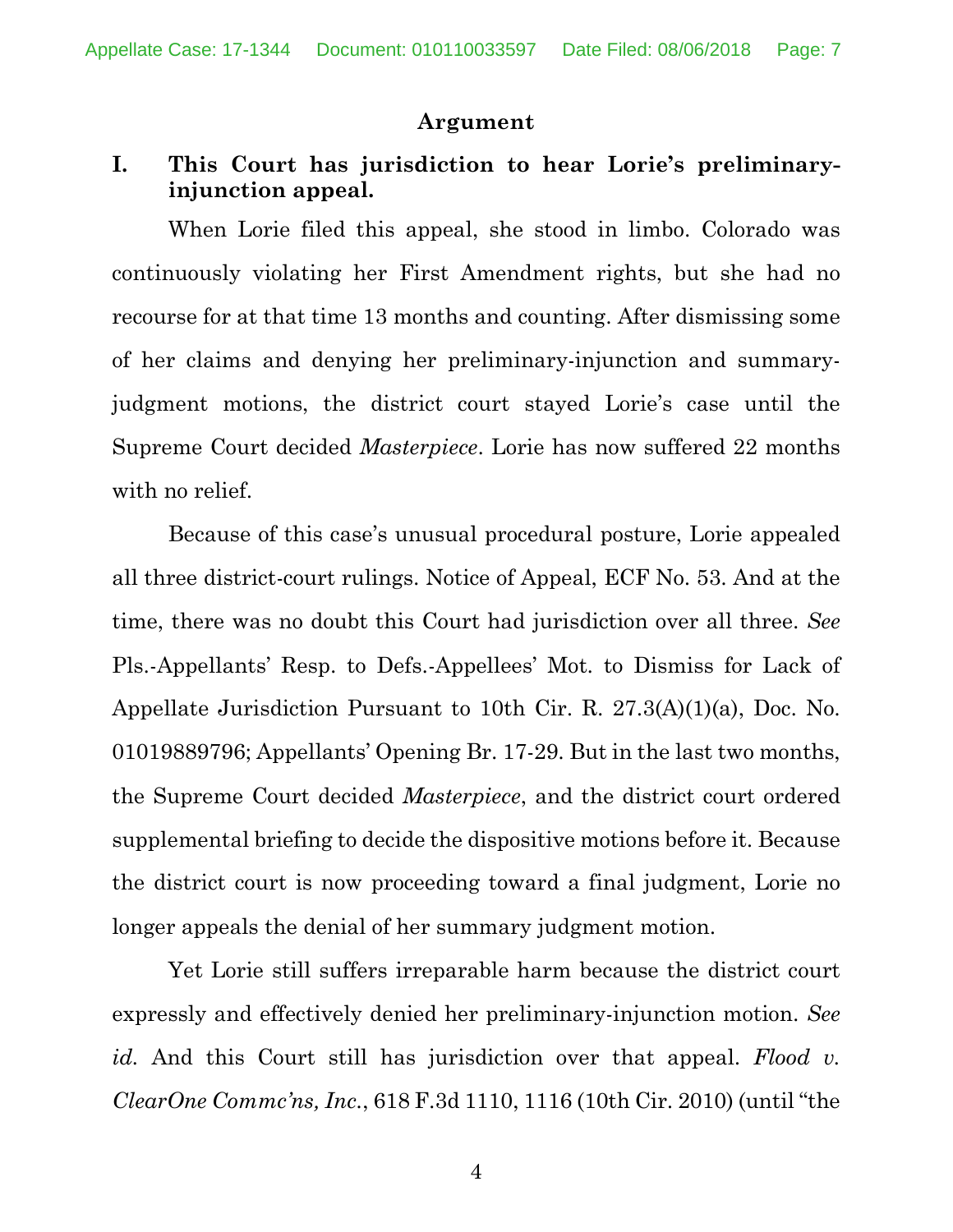district court … enter[s] a[] permanent injunction into which the preliminary injunction … merge[s]," the interlocutory appeal of the preliminary injunction denial remains alive). This Court also has jurisdiction to review the motion-to-dismiss ruling in order to reach the issues raised in the preliminary-injunction appeal. *Petrella v. Brownback*, 787 F.3d 1242, 1255 (10th Cir. 2015) (hearing appeal of partial motion to dismiss with preliminary-injunction appeal because the two were "inextricably intertwined."). Such interlocutory appeals are common to stop irreparable harm; delay is not. Thus, Lorie urges this Court to rule on the preliminary-injunction appeal, which raises asapplied free-speech and equal-protection claims, to stop the ongoing irreparable harm she suffers.

### **II. As recent Supreme Court decisions affirm, Colorado violates the Free Speech Clause because it compels Lorie's speech based on content and viewpoint.**

It is a "cardinal constitutional command" that the government may not "[c]ompel[] individuals to mouth support for views they find objectionable." *Janus*, 138 S. Ct. at 2463. When the government violates this command, its action is "presum[ed] unconstitutional," *NIFLA*, 138 S. Ct. at 2371 (citation omitted). This principle controls here because Colorado seeks to compel Lorie to create website content promoting a message about marriage to which she objects. This application triggers strict scrutiny for two reasons.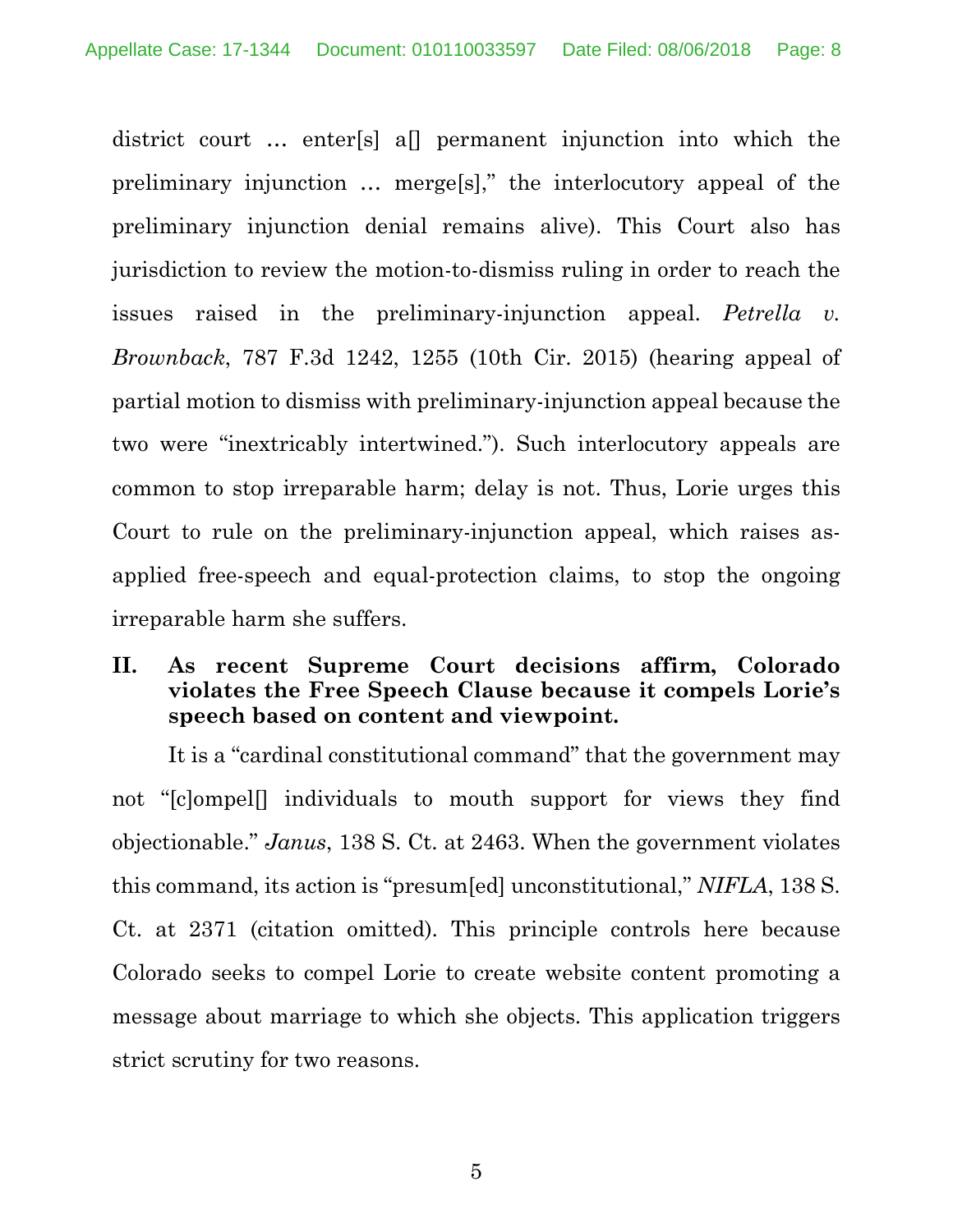First, laws that compel speech deserve strict scrutiny because they "alter the content of [someone's] speech," and are therefore content based. *NIFLA*, 138 S. Ct. at 2371 (citation omitted). By compelling Lorie to create website content that promotes ideas about marriage she opposes, Colorado "plainly 'alters the content' of [her] speech." *NIFLA*, 138 S. Ct. at 2371.

This logic tracks *NIFLA,* where the Court criticized California for forcing pro-life centers to publish notices containing messages they opposed. The Court's analysis did not turn on the speakers' identity or what third parties might think; it focused solely on the law's effect. "By compelling individuals to speak," the laws "alter[ed] the content of [their] speech." *Id.* This "content-based" application triggered strict scrutiny in *NIFLA*, *id.*, and it does the same here, because CADA forces Lorie to create expression containing a message she opposes. Colorado concedes this compulsion of speech. Aplt. App. 263, 268  $(\P\P 46-47, 50, 81-82)$ (conceding that Lorie's websites are "expressive in nature," contain "modes of expression," and "communicate a particular message").

Second, laws that compel speech deserve strict scrutiny because they severely burden speakers, forcing them to "betray[ ] their convictions" and "endorse ideas they find objectionable," *Janus*, 138 S. Ct. at 2464. Colorado does exactly this to Lorie. By compelling her to create website content she opposes, Colorado severely burdens her speech and conscience rights. This not only erodes "democratic" ideals and

6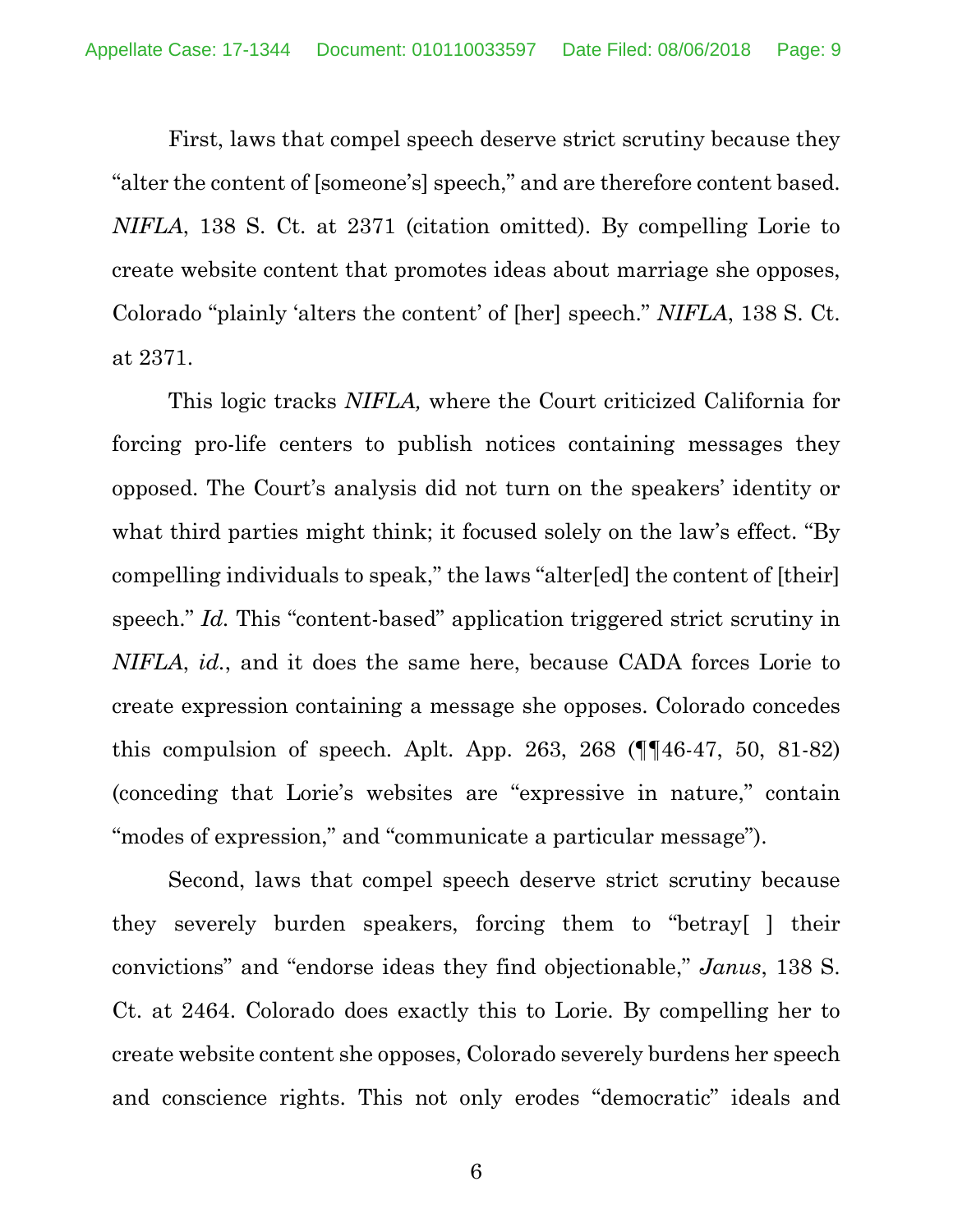thwarts society's "search for truth," it "damage[s]" Lorie herself. *Id*. "Forcing free and independent individuals to endorse ideas they find objectionable is always demeaning, and for this reason, one of [the Supreme Court's] landmark free speech cases said that a law commanding 'involuntary affirmation' of objected-to beliefs would require 'even more [justification]' than a law demanding silence." *Id.* (citing *W. Va. State Bd. of Educ. v. Barnette*, 319 U.S. 624, 633 (1943)). For this reason, strict scrutiny is the rule, not the exception, for compelled speech.

Colorado tries to create an exception, claiming CADA can compel Lorie's speech because it merely regulates her "business operation." Appellees' Br. 37. This argument should sound familiar; the respondents argued the same in *Masterpiece*. *See* Br. for Resp'ts Charlie Craig & David Mullins at 20, *Masterpiece*, 138 S. Ct. 1719 (2018) (No. 16-111), 2017 WL 4838415, at \*20 (arguing "generally applicable regulations of commercial conduct … do not violate the First Amendment"). But no justice in *Masterpiece* embraced the theory that public-accommodation laws could transform for-profit speech into conduct. To the contrary, the majority said a facially neutral law could *not* force for-profit ministers to perform same-sex wedding ceremonies. *Masterpiece*, 138 S. Ct. at 1727. The same logic applies to other expression.3 Just like wedding homilies,

 $\overline{a}$ 

<sup>&</sup>lt;sup>3</sup> One concurrence made this point more explicitly: "Although publicaccommodations laws generally regulate conduct, particular applications of them can burden protected speech. When a public-accommodations law 'has the effect of declaring … speech itself to be the public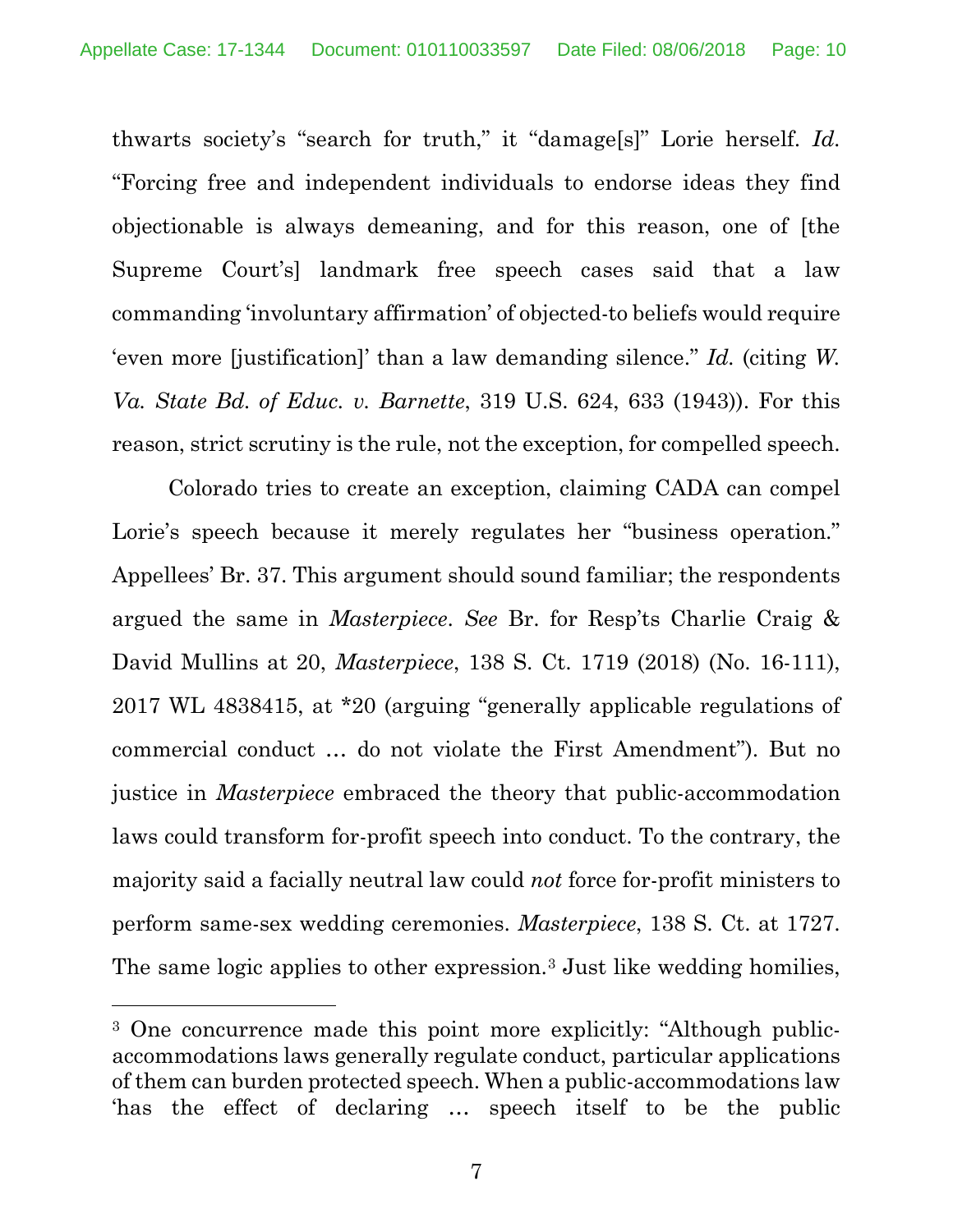websites do not stop speaking when created for profit. And that is Colorado's ultimate stumbling block—websites speak. Because they do, Colorado cannot compel Lorie to create them.

Nor is this conclusion altered because Colorado says that it does not compel Lorie to "endorse a third party's speech." Appellees' Br. 38. The Supreme Court has never required a speaker to prove endorsement to establish a compelled-speech claim. *NIFLA* confirms this, as it bypassed the same endorsement argument. *Compare NIFLA*, 138 S. Ct. at 2371-76 (not mentioning third-party perceptions in its compelled speech analysis) *with* Br. for Resp't at 43-44, *NIFLA*, 138 S. Ct. 2361 (2018) (No. 16-1140), 2018 WL 1027815, at \*43-44 (defending compelled disclosures because speakers can "expressly disavow" them and no one would think the disclosures "represent[ ] [their] personal choice"). Such an endorsement requirement would "justify virtually *any* law that compels individuals to speak." *Masterpiece*, 138 S. Ct. at 1740 (Thomas, J., concurring) (emphasis added). Anytime the government compels someone to speak, observers could think the speaker is merely being compelled and thus not endorsing the message compelled.

Colorado's "endorsement" argument also assumes that CADA does not harm Lorie if no one thinks she is "endorsing" the website content

l

accommodation,' the First Amendment applies with full force." *Masterpiece*, 138 S. Ct. at 1741 (Thomas, J., concurring) (citing *Hurley,*  515 U.S. at 573).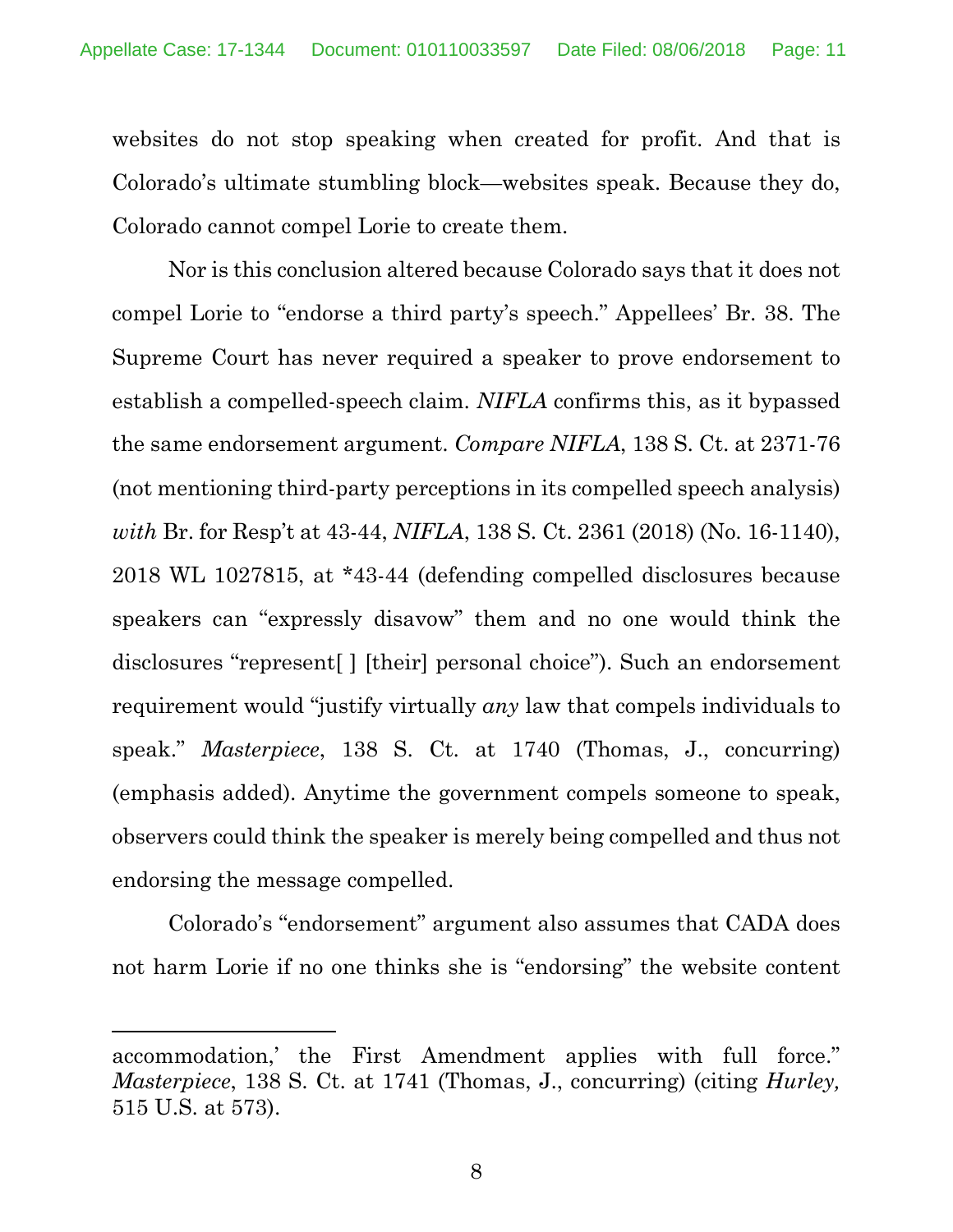she is compelled to create. The Supreme Court just cut the legs out from under that very argument. As *Janus* explains, compelling speech is "*always* demeaning." *Janus*, 138 S. Ct. at 2464 (emphasis added). If the act of forcing people "to subsidize … speech" they oppose is "tyrannical" an act no one would think signifies endorsement—then surely so is Colorado's act of compelling Lorie to create and publish websites she opposes. It should be "universally condemned." *Janus*, 138 S. Ct. at 2463- 64.

## **III. As recent Supreme Court decisions also affirm, Colorado violates the Free Speech Clause because it bans Lorie's speech based on content and viewpoint.**

The Free Speech Clause also supports Lorie's right to publish her views. Under this Clause, the government can neither compel nor ban speech because free speech "is essential to our democratic form of government" and "furthers the search for truth." *Janus*, 138 S. Ct. 2448, 2464 (2018). That is particularly true here, where Lorie wants to speak about what website content she can and cannot create. Her right to speak is intertwined with her right to choose what she will and will not say.

Colorado infringes Lorie's rights by banning her statement based on its content and view. If a statement explains why someone creates websites celebrating same-sex marriage, it is allowed. But Lorie's statement saying she *cannot* create those websites is banned. The restriction turns entirely on content and viewpoint. *NIFLA*, 138 S. Ct. at 2371 ("Content-based regulations 'target speech based on its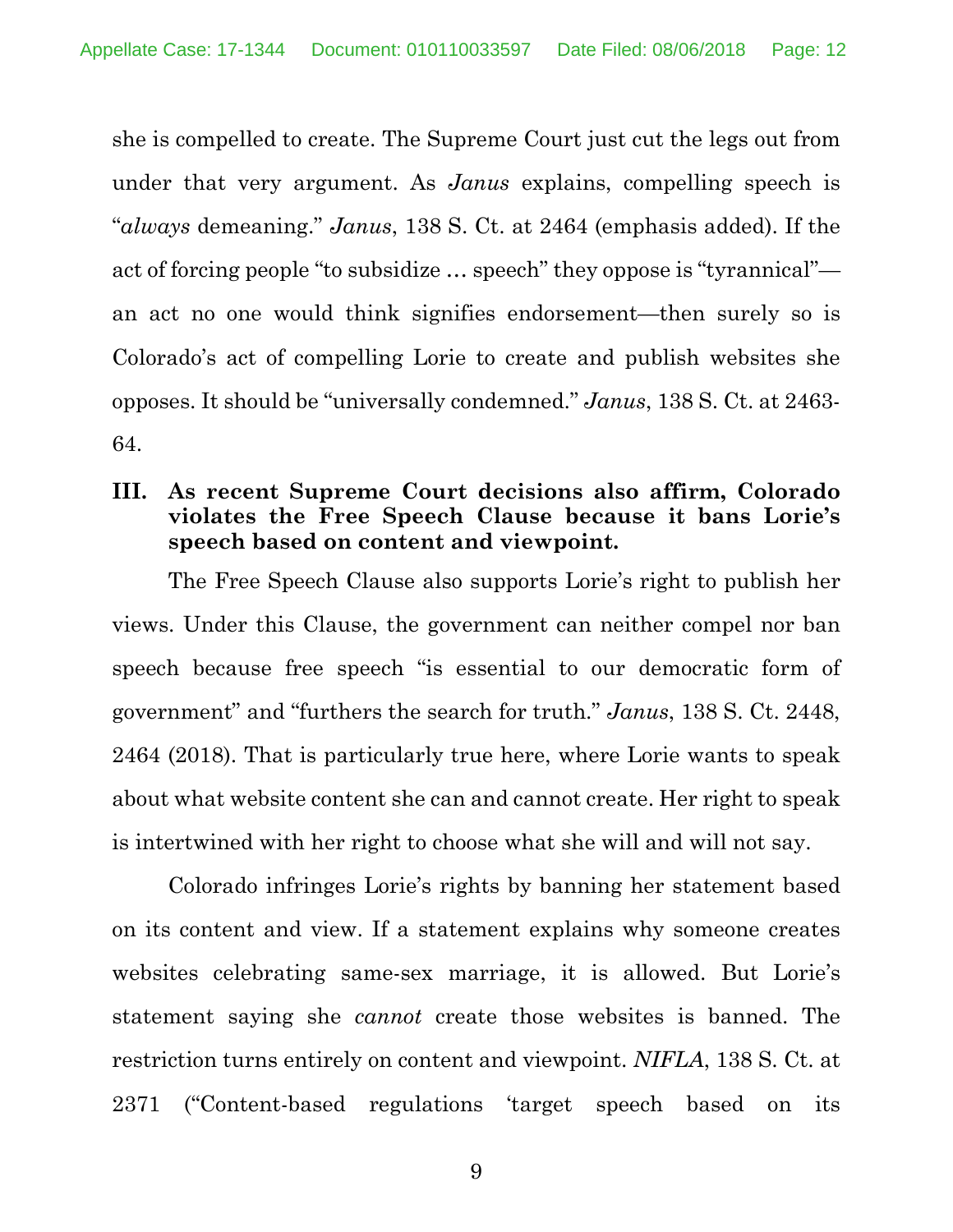communicative content.'" (quoting *Reed v. Town of Gilbert*, 135 S. Ct. 2218, 2226 (2015)). Accordingly, it triggers strict scrutiny. *Id*. at 2371.

Colorado tries to avoid this scrutiny by characterizing Lorie's statement as "discriminat[ory]" conduct and thus "illegal." Appellees' Br. 42. The Supreme Court has rejected that position too, holding that "the religious and philosophical objections to gay marriage are protected views." *Masterpiece*, 138 S. Ct. at 1727; *accord id*. at 1729 (condemning statement comparing beliefs in marriage like Lorie's to "all kinds of discrimination through history").

Lorie's statement does not even describe conduct; it describes a constitutionally protected choice—the choice not to convey messages celebrating same-sex marriage. *Masterpiece* acknowledged this possibility, noting that "objections to gay marriage are … in some instances protected forms of expression." *Id*. at 1727.

Significantly, Lorie creates website content for clients no matter their sexual orientation; there is just some content she cannot create for anyone, such as content that disparages others, promotes violence, or celebrates same-sex marriage. Aplt. App. 266 (¶ 66). Her decision whether to create turns on the message, *not* the requestor—the what, not the who.4 So when CADA compels Lorie to create website content, it does

 $\overline{a}$ 

<sup>4</sup> For example, Lorie will create website content celebrating opposite-sex marriage for a bride's homosexual father but will not create content celebrating same-sex marriage for a bride's heterosexual father. *See Masterpiece*, 138 S. Ct. at 1736 (Gorsuch, J., concurring) (noting this fact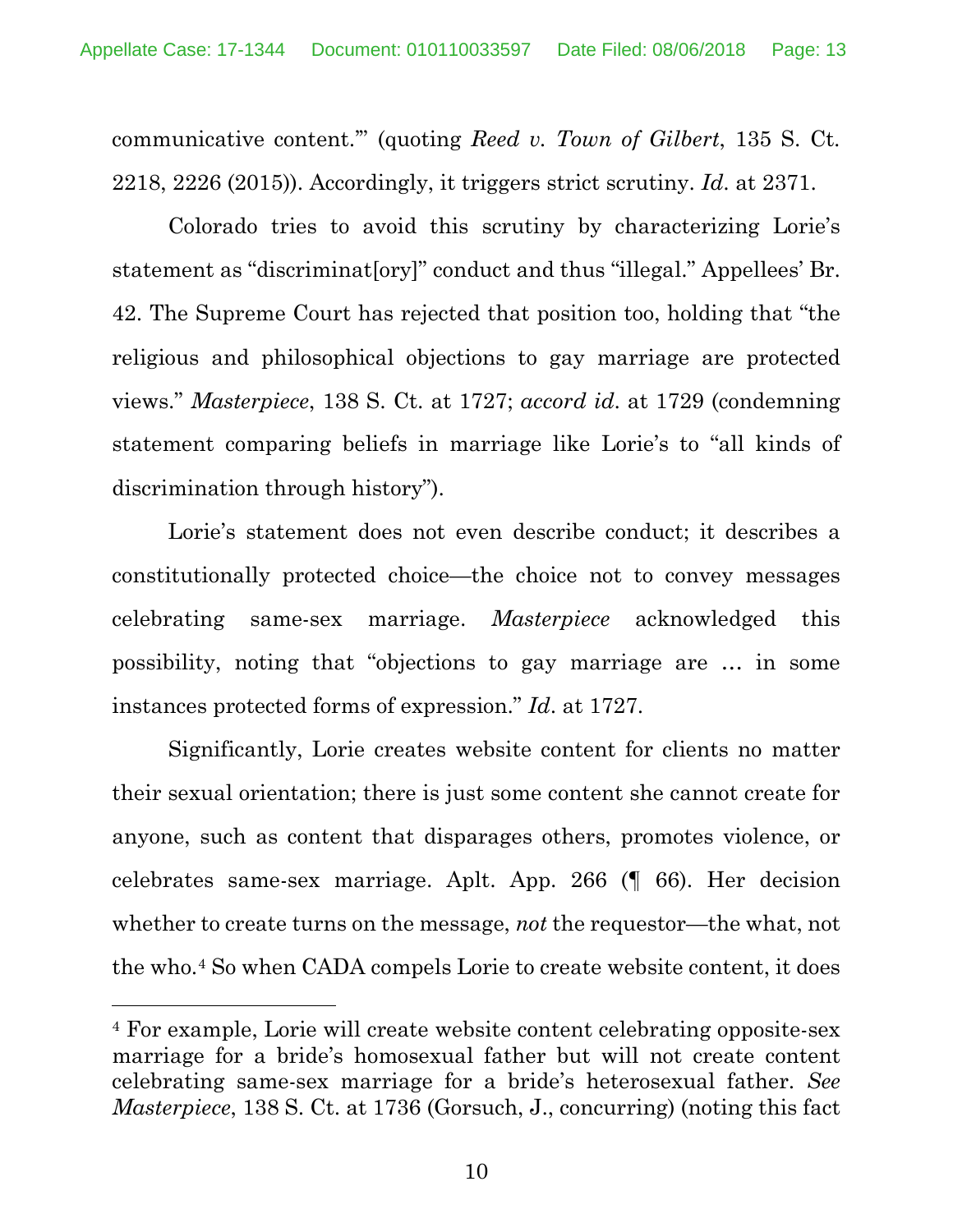not regulate a decision refusing to "serve customers based on their sexual orientation," Appellees' Br. 17; it regulates "the choice of a speaker not to propound a particular point of view." *Hurley v. Irish-Am. Gay, Lesbian & Bisexual Grp. of Bos.*, 515 U.S. 557, 572-75 (1995) (distinguishing an "intent to exclude homosexuals as such" from "disagreement" with a message promoting "unqualified social acceptance" of LGBT activities). That choice lies beyond the state's power to punish.

This also explains why Lorie's statement will not impose "a serious stigma on gay persons." *Masterpiece*, 138 S. Ct. at 1729*.* Lorie's statement does not flatly refuse to sell services because of someone's sexual orientation; it merely declines to create particular websites because of their content. The former is improper. The latter is constitutionally protected. The former objects to someone's status. The latter objects to a particular message. Thus, it is actually Lorie who suffers a "demeaning"

l

proved that "it was the kind of cake, not the kind of customer, that mattered to" Phillips). In *Masterpiece*, Justices Kagan and Breyer concurred that it is not unlawful for business owners to decline a request for an expressive item that "they would not have made for any customer," because doing so treats the requester "the same way they would have treated anyone else—just as [public accommodation law] requires." 138 S. Ct. at 1733 (Kagan, J., concurring). In other words, business owners do "not engage in unlawful discrimination" when they "would not sell [a] requested [item] to anyone.") *Id.* at 1733 n\*. Because Lorie declines websites with different content that are not "suitable for use at same-sex and opposite-sex weddings alike," her decisions do not turn on her clients' sexual orientation but on the content of their requested websites. *Id*. at 1733 n\*.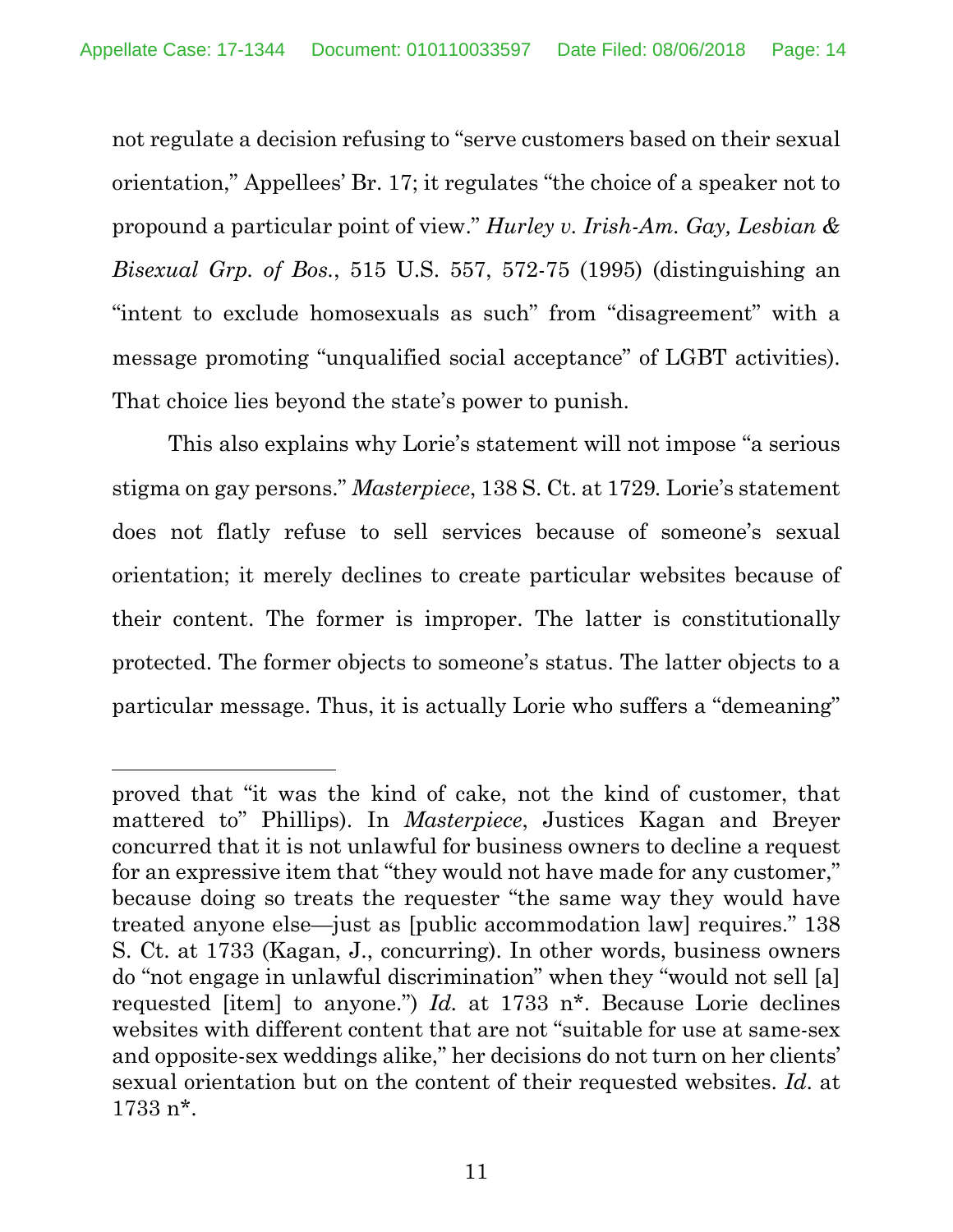stigma, as her views are disparaged and her speech is banned and compelled. *Janus*, 138 S. Ct. at 2464. That violates the First Amendment.

## **IV. As recent Supreme Court decisions further affirm, Colorado violates the Equal Protection Clause because it targets Lorie's religious views.**

In addition to violating the First Amendment, Colorado also violates Lorie's equal-protection rights. It has done so by treating Lorie differently because of her religious beliefs and views.

This disparate treatment is evident in two ways.5 First, Colorado is condemning the religious beliefs Lorie holds but not conveying similar hostility toward other beliefs. For example, in *Masterpiece*, Colorado applied CADA against Jack Phillips (who holds the same beliefs about marriage as Lorie), and Colorado spoke against those beliefs, showing "clear and impermissible hostility toward th[os]e sincere religious beliefs." 138 S. Ct. at 1729. According to state officials, Phillips "can believe 'what he wants to believe,' but cannot act on his religious beliefs 'if he decides to do business in the state,'" and Phillips must "compromise" his religious beliefs if he wants to do business in Colorado. *Id.* ("Freedom of religion and religion has been used to justify all kinds of discrimination throughout history, whether it be slavery … the holocaust … we can list

 $\overline{a}$ 

<sup>5</sup> This disparate treatment that violates the Equal Protection Clause also violates the Free Exercise Clause. *See Colorado Christian Univ. v. Weaver*, 534 F.3d 1245, 1257 (10th Cir. 2008) (explaining how both Clauses require neutral treatment of religion).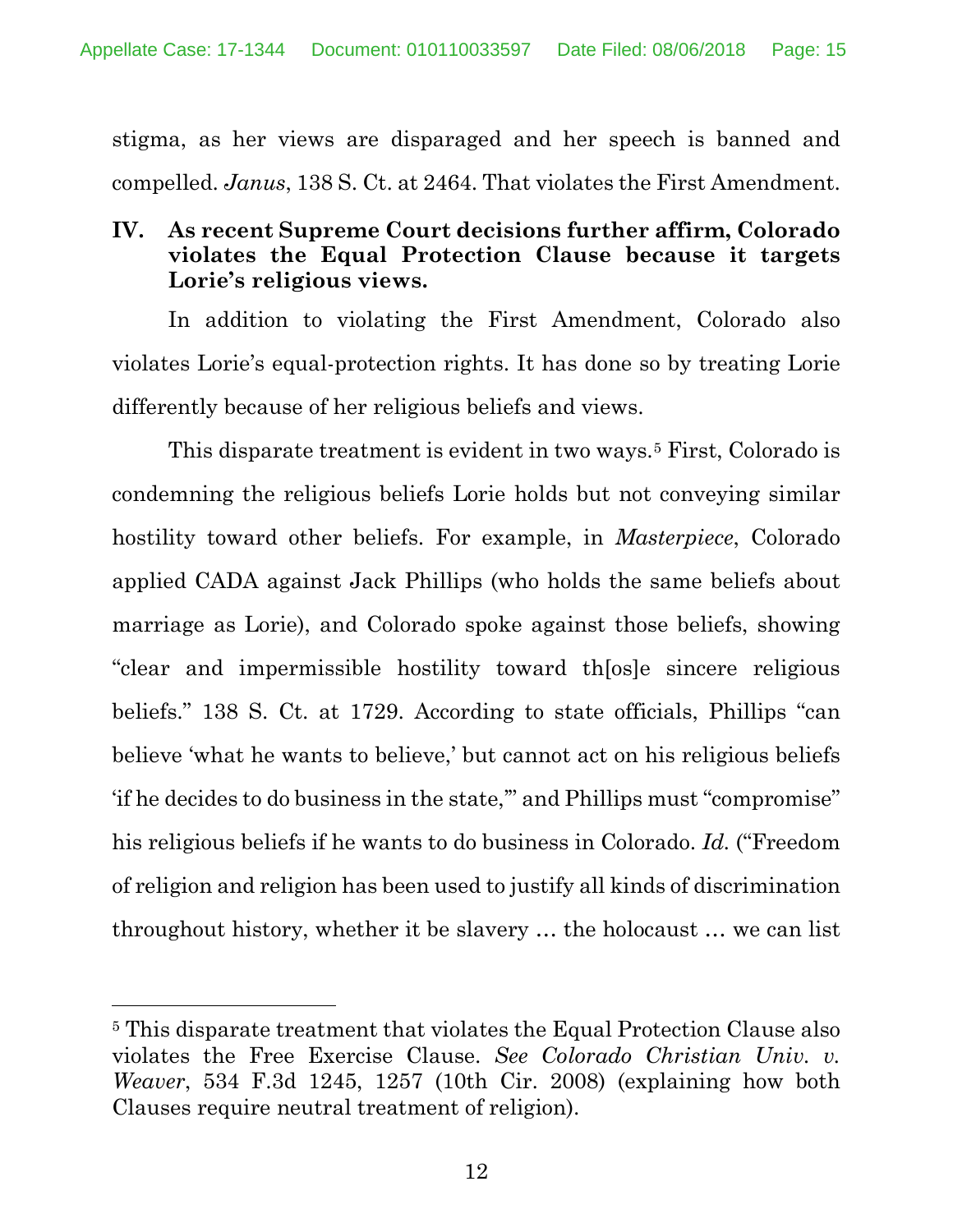hundreds of situations where freedom of religion has been used to justify discrimination."). State officials even described Phillip's faith as "one of the most despicable pieces of rhetoric that people can use." *Id*.

Colorado has never rectified those statements. It has not retrained enforcement officials or altered operating policies. At most, Colorado downplays those comments—that they primarily came from one official and were "general in nature." Appellees' Br. 44-45. *Masterpiece* rejected those arguments. 138 S. Ct. 1729-30 (the "statements cast doubt on the fairness and impartiality" because "no objection to these comments" was made by other officials and the comments were never "disavowed in the briefs"). If statements by a few officials criticizing religious beliefs reveal the system's mistreatment of Phillips, those statements also prove mistreatment of Lorie, *who holds the same beliefs*.

Worse, Colorado has used the same disparaging rhetoric that *Masterpiece* condemned against Lorie throughout this litigation. Colorado has argued that Lorie must compromise her beliefs to do business in Colorado. Defs.' Resp. to Pls.' Mot. for Prelim. Inj. 15-16, ECF No. 38 ("MPI Resp."). It has accused Lorie of "assert[ing] her religious beliefs as a reason to discriminate," MPI Resp. 2, 6, and "using religion to perpetuate discrimination," MPI Resp. 22; Appellees' Br. 57. It has described the belief in one man/one woman marriage as "derogatory" and "offensive." MPI Resp. 18; Appellees' Br. 46. And it has compared Lorie's beliefs to invidious race discrimination. MPI Resp. 16-17; Appellee's Br.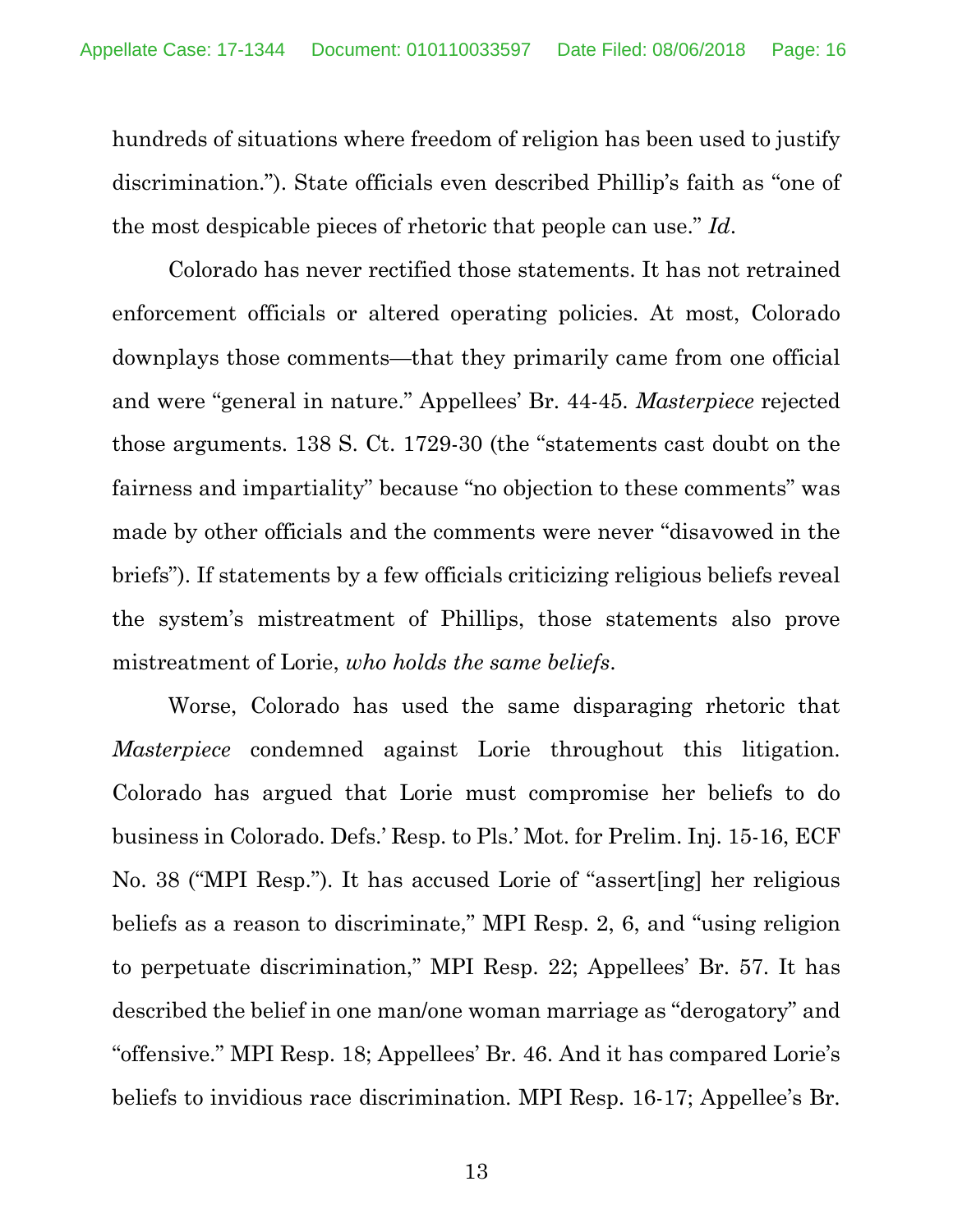57-58. These statements all indicate that Colorado will enforce its law against Lorie just as it did against Phillips and that it will do so with the same anti-religious hostility.

Colorado's hostility toward Lorie's beliefs are confirmed in other ways. Mere weeks after Phillips prevailed in the Supreme Court, Colorado issued another probable-cause determination against him for allegedly violating CADA *again* when he declined to create a custom cake that expressed a message that violated his religious beliefs. Determination in *Autumn Scardina v. Masterpiece Cakeshop Inc.*, Charge No. CP2018011310, June 28, 2018.6 Far from rectifying its unfair and unequal treatment of people of faith, Colorado has signaled that it will continue to persecute them. Lorie has no hope to receive "the neutral" and respectful consideration of [her] claims" that she is due, *Masterpiece*, 138 S. Ct. at 1729, absent this Court's immediate intervention.

Colorado also shows its unequal treatment by allowing speakers to decline to speak for secular reasons while prohibiting Lorie from declining for religious reasons. Once again, this contradicts *Masterpiece*. There, Colorado punished Phillips for not creating cakes conveying

 $\overline{a}$ 

<sup>6</sup> Colorado found probable cause of discrimination even though Phillips declined to create the requested cake because of its message, has never created the requested cake for anyone, and was targeted by the complainant, an attorney who—on the day the news broke that the Supreme Court would hear *Masterpiece*—asked Masterpiece Cakeshop for a custom cake with a "blue exterior and a pink interior" to "reflect[] … the fact that [he] transitioned from male-to-female." *See* Exhibit 1.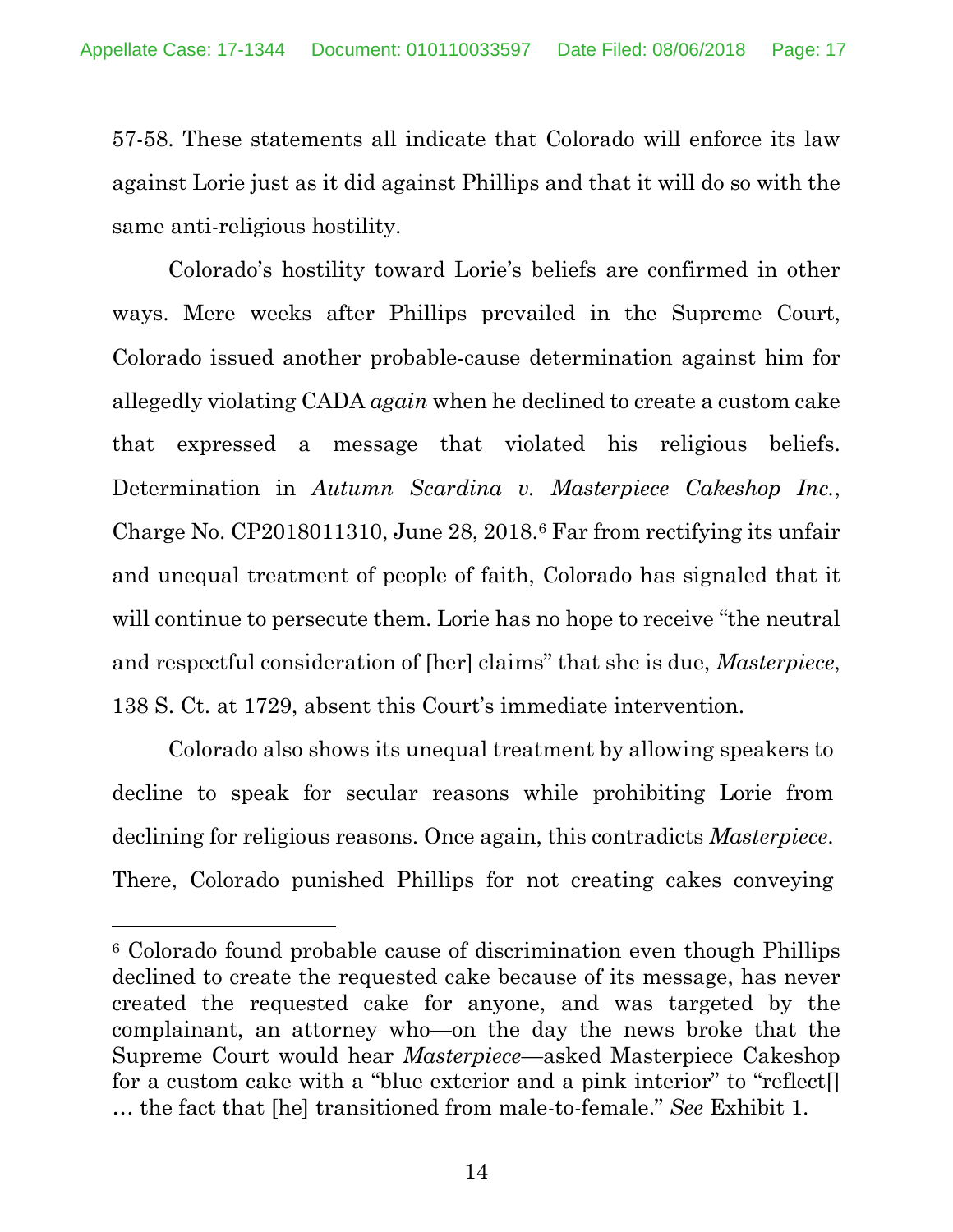objectionable messages but allowed three other bakeries to refuse to create cakes that they and the Commission found to convey "offensive" messages. 138 S. Ct. at 1730-31. As the Supreme Court observed, "[a] principled rationale for the difference in treatment… cannot be based on the government's own assessment of offensiveness." *Id.* at 1731.

Colorado has not changed this inconsistent treatment. It has not disavowed the free pass given to the three other bakeries, or changed its law to prescribe a different path. As a result, those bakeries and other speakers may continue to decline expression they deem offensive and may also erect statements declining to create those offensive messages. Yet Lorie can do neither. This inconsistent treatment shows that Colorado is treating Lorie just as unfairly as it treated Phillips.

#### **Conclusion**

*Masterpiece*, *NIFLA*, and *Janus* instruct courts to balance the rights of both LGBT citizens and those whose faith teaches them that marriage is an opposite-sex union. Lorie's legal position does precisely that. It allows Colorado to stop status discrimination and ban statements announcing discriminatory conduct. But it forbids Colorado from compelling speech, censoring content, or unequally targeting religion. As for Colorado, it has done the exact opposite, singling out and punishing Lorie's speech based on its content, compelling Lorie to speak the government's message, and forbidding her from speaking her own. *Masterpiece*, *NIFLA*, and *Janus* forbid that result.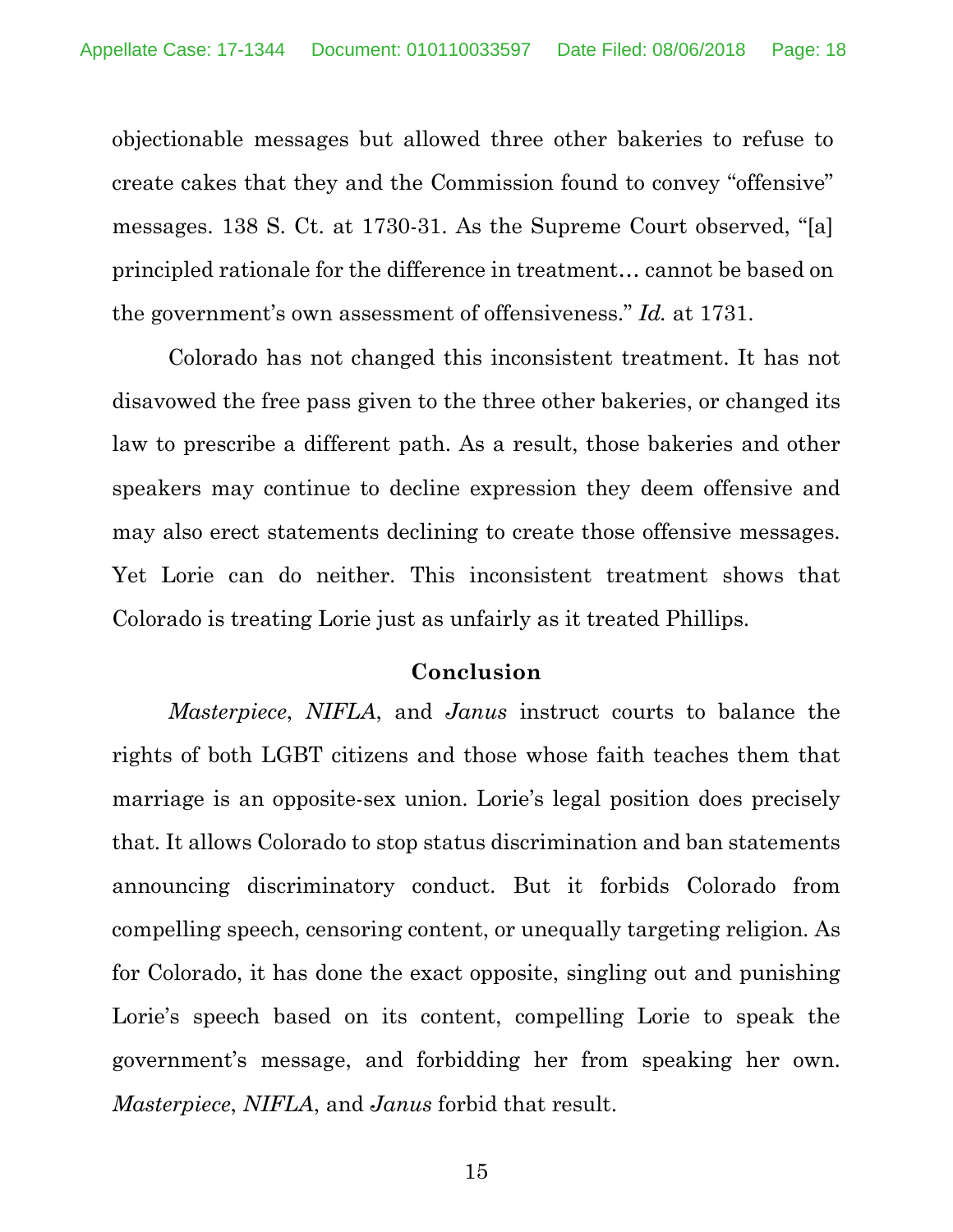Dated: August 6, 2018

Respectfully submitted,

s/ Jonathan A. Scruggs Kristen K. Waggoner Jonathan A. Scruggs Katherine L. Anderson Alliance Defending Freedom 15100 N. 90th Street Scottsdale, AZ 85260 (480) 444-0020 kwaggoner@ADFlegal.org jscruggs@ADFlegal.org kanderson@ADFlegal.org

David A. Cortman Rory T. Gray Alliance Defending Freedom 1000 Hurricane Shoals Rd., NE Suite D-1100 Lawrenceville, GA 30043 (770) 339-0774 dcortman@ADFlegal.org

Michael L. Francisco Statecraft PLLC 620 N. Tejon Street, Suite 101 Colorado Springs, CO 80903 (719) 399-0890 michael@statecraftlaw.com

*Attorneys for 303 Creative LLC and Lorie Smith*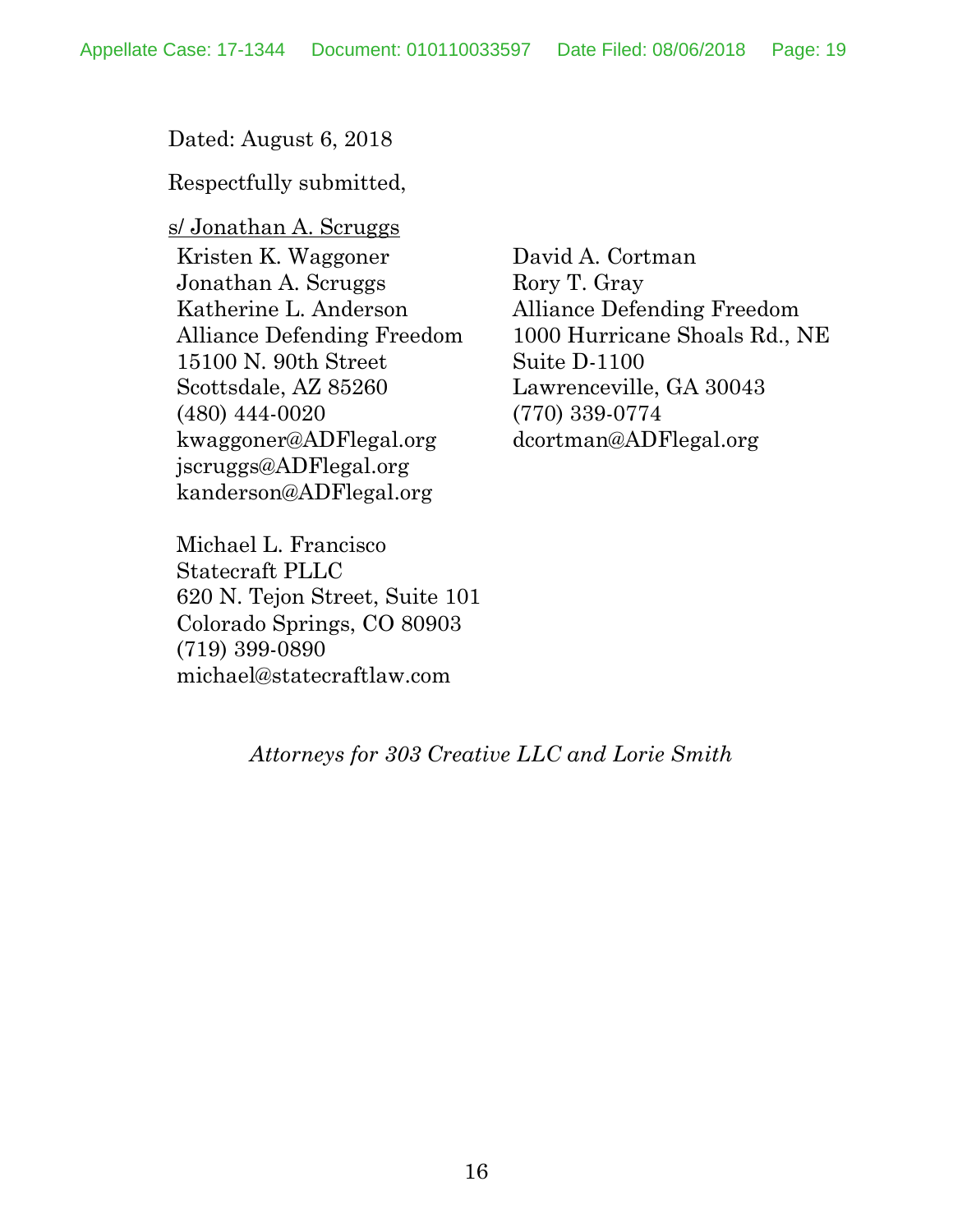**Certificate of Compliance** Certificate of Compliance with Length Limitation, Typeface Requirements, and Type Style Requirements

1. This brief complies with the page limitation in this Court's July 6, 2018 Order because this brief is no longer than 15 page in length, excluding the parts of the brief exempted by Fed. R. App. P. 32(f).

2. This brief complies with the typeface requirements of Fed. R. App. P. 32(a)(5) and the type-style requirements of Fed. R. App. P. 32(a)(6) because it has been prepared in a 14-point proportionally spaced Century Schoolbook typeface using Microsoft Word 2013.

Date: August 6, 2018 s/ Jonathan A. Scruggs Jonathan A. Scruggs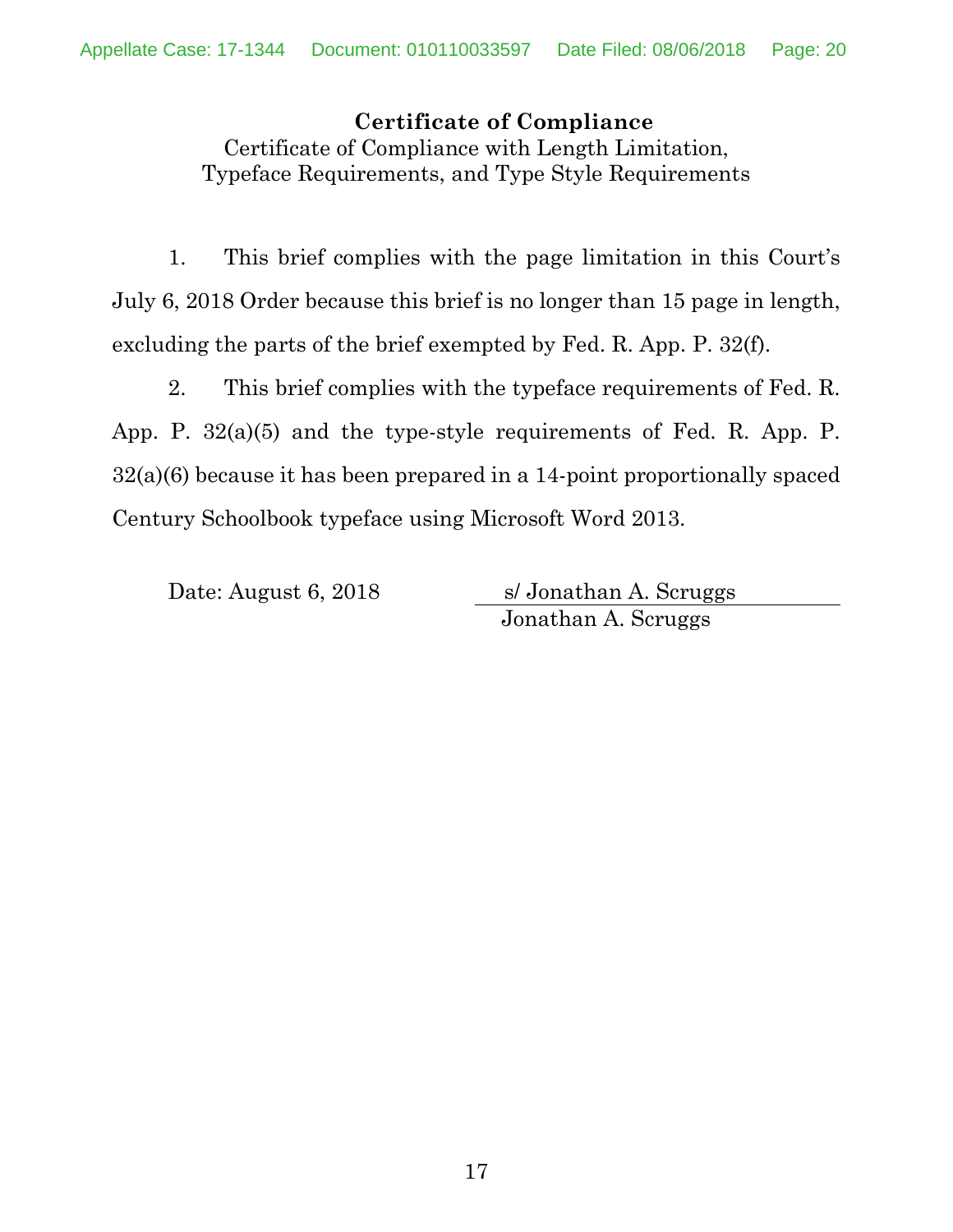## **Certificate of Digital Submission**

1. I hereby certify that all required privacy redactions have been made.

2. I hereby certify that hard copies of the foregoing Appellants' Supplemental Brief on *Masterpiece*, *NIFLA*, and *Janus* will be submitted to the Court pursuant to 10th Cir. R. 31.5 and will be exact copies of the version submitted electronically via the court's ECF system.

3. I hereby certify that this document has been scanned for viruses with the most recent version of a commercial virus scanning program, Traps Advanced Endpoint Protection, Version 4.1.2, and is free of viruses according to that program.

Date: August 6, 2018 s/ Jonathan A. Scruggs Jonathan A. Scruggs